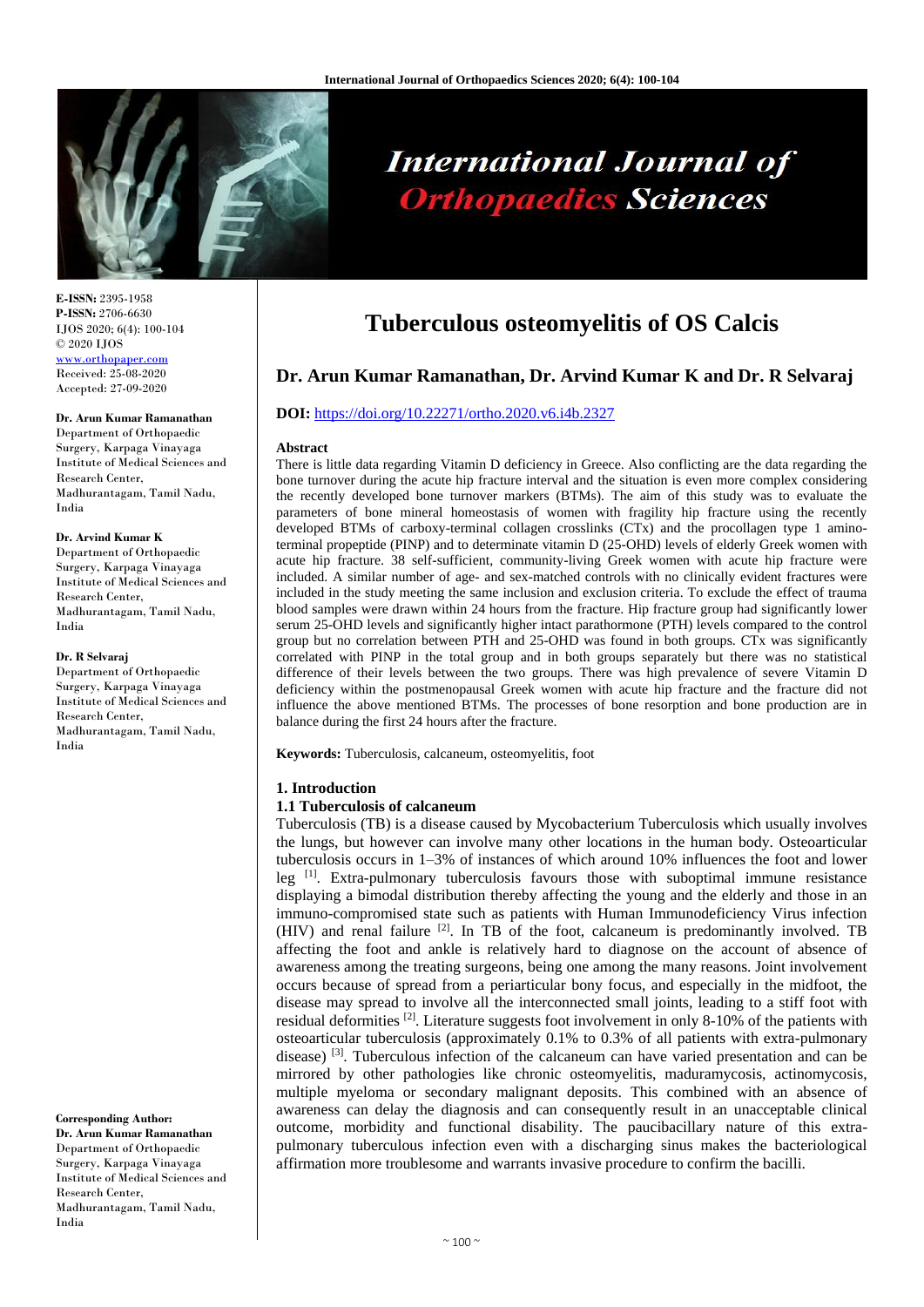#### **1.2 Clinical signs and symptoms**

Calcaneal tuberculous infection can present with pain, stiffness, swelling of the heel, sinuses and muscle wasting. Symptomatology is generally chronic and insidious, coupled with features like fever, night sweats and weight loss. Patients may likewise present with inability to heel weight-bear and hence have a 'tip-toe' gait, which is known as the 'heel-up' sign prompting a misdiagnosis of pyogenic calcaneal osteomyelitis. Tubercular osteomyelitis can occur in any part of the calcaneum or the whole bone. There are three patterns of involvement of the bone. A focal granuloma type, which is the most widely recognized pattern and has the best prognosis. The other two types are, a diffuse seeding type with multiple lytic lesions and a periarticular granuloma type with soft tissue component. The latter two types can have poorer prognosis since they can advance to the adjacent articulations, especially the subtalar joint and hence the deformities. Early diagnosis and management is significant for better clinical result  $[3, 4]$ .

#### **1.3 Purpose of study**

Albeit a few published studies, there is an overall paucity in the literature on early diagnosis and management of osteoarticular TB in the foot and lower leg [5]. Here we discuss a series of cases of isolated tuberculous osteomyelitis of the calcaneum who were diagnosed early and treated effectively with anti-tubercular drugs with protected weightbearing prompting a good functional outcome thereby avoiding any extensive surgical treatment.This article gives an account of six cases of tuberculosis infection of the calcaneum featuring the indicative pitfalls prompting delay in the commencement of treatment. This case series has been accounted for in line with the PROCESS 2018 criteria.

#### **2. Materials and Methods**

#### 2.1 Study design

It is a retrospective study carried out in a single tertiary level university hospital and the cases were consecutive. The period of study was from November 2017 to July 2018. After obtaining ethical clearance from the local ethics committee, a total of six patients who presented with isolated calcaneal tuberculous osteomyelitis were included. Three patients underwent surgical curettage while the remaining three were started on anti-tuberculous medications on an empirical basis based on their clinical presentation. In those three patients who had surgical curettage of the osseous lesion, the diagnosis was confirmed either by microbial cytology (Ziehl-Neelsen staining) or histopathological examination of the material from the lesion. GeneXpert testing was also performed in them. Anteroposterior and lateral radiographs of the affected site were done on day one and repeated every three months. Computed Tomography (CT) and Magnetic Resonance Imaging (MRI) scans were performed, as appropriate to look for extent of destruction, collection of abscess or joint involvement. The clinical and radiological evaluations till the final follow-up visit were recorded. Out of six patients reviewed four had a lesion in the calcaneal body and two in the posterior tuberosity of which one is more of enthesitis type of lytic lesion near the tendoachilles attachment to the calcaneum along with the presence of a prominent posterior tuberosity.

# **2.2 Surgical procedure**

Out of six patients, three patients were biopsied by surgical curettage as they had presented with no systemic symptoms. Their presentation was pain in the undersurface and back of the heel, difficulty in weight-bearing and impaired normal mobility. Of these three biopsied patients, posterior midline approach was used in two and an extensile lateral approach in one. In the enthesitis type, about 70% of the tendinous attachment to the calcaneum was tenuous. While curetting the lesion to take the biopsy sample, most of the tendinous attachment came off from the calcaneum. Calcaneoplasty was also performed to address the other calcaneal pathology. The tendon was reattached using 2 suture anchors.The other patient with the posterior tuberosity lesion had an equinus deformity of 15 degrees due to tendoachilles tightness. Hence the posterior approach for 'Z' lengthening of the tendoachilles and curettage/biopsy of the lesion. The third patient had a lesion in the calcaneal body and so, the extensile lateral approach.

#### **2.3 Medical management**

Remaining three patients had systemic symptoms with mild intermittent fever, fatigue, malaise, loss of appetite and weight. Of these three, one had a previous history of TB. Ideal is to have specimen sample for diagnosis but because the clinical and radiological signs were convincing and the patients were reluctant for any surgical procedure for confirmation of diagnosis, they were started empirically on anti-tuberculous medications for which they responded well. There was no discharging sinus and no residual deformity.

All six patients were treated with anti-tuberculous medications in two phases; intensive phase and continuation phase. The intensive or primary phase was with 4 drugs [Isoniazid, Rifampicin, Pyrazinamide and Ethambutol] for 2 months. Then the continuation phase was with Isoniazid and Rifampicin for 10-16 months depending on their response and recovery. The surgical samples were subjected to Zeihl-Neelsen staining, histopathology and GeneXpert. All were found to be 'Rifampicin sensitive'. Increased Erythrocyte Sedimentation Rate (ESR), C-Reactive Protein (CRP) and Lymphocytes were seen in four cases but in one case there was only increase in ESR. Among all these patients, the ESR ranged about 44-70 mm per hour. Thereafter all the patients were followed up with the minimum period being until they finished their anti-tuberculous treatment. Calcaneum remineralised and osteosclerosis happened in 3-4 months. Evidence of disappearance of cavities and trabecular restoration occurred in 6-12 months.

#### **2.4 Statistical analysis**

Descriptive statistics were reported as mean (Standard Deviation-SD) for continuous variables and frequencies (percentage) for categorical variables. Data were statistically evaluated with IBM SPSS Statistics for Windows, Version 20.0., IBM Corp., Chicago, IL.

#### **3. Results**

#### **3.1 Demographics**

There were six cases of tuberculous osteomyelitis of calcaneum included in the current study. Gender distribution was equal with 50% being males and 50% were females (Table 1). The common presenting symptoms were pain and swelling. The lesions were located in the calcaneal body in four patients and posterior tuberosity in two. The ideal method of diagnosing extra-pulmonary and especially musculoskeletal tuberculosis is by biopsy. Although 100% diagnosed among those biopsied in our study, the biopsy was done in 50% (3 out of 6) of our patients.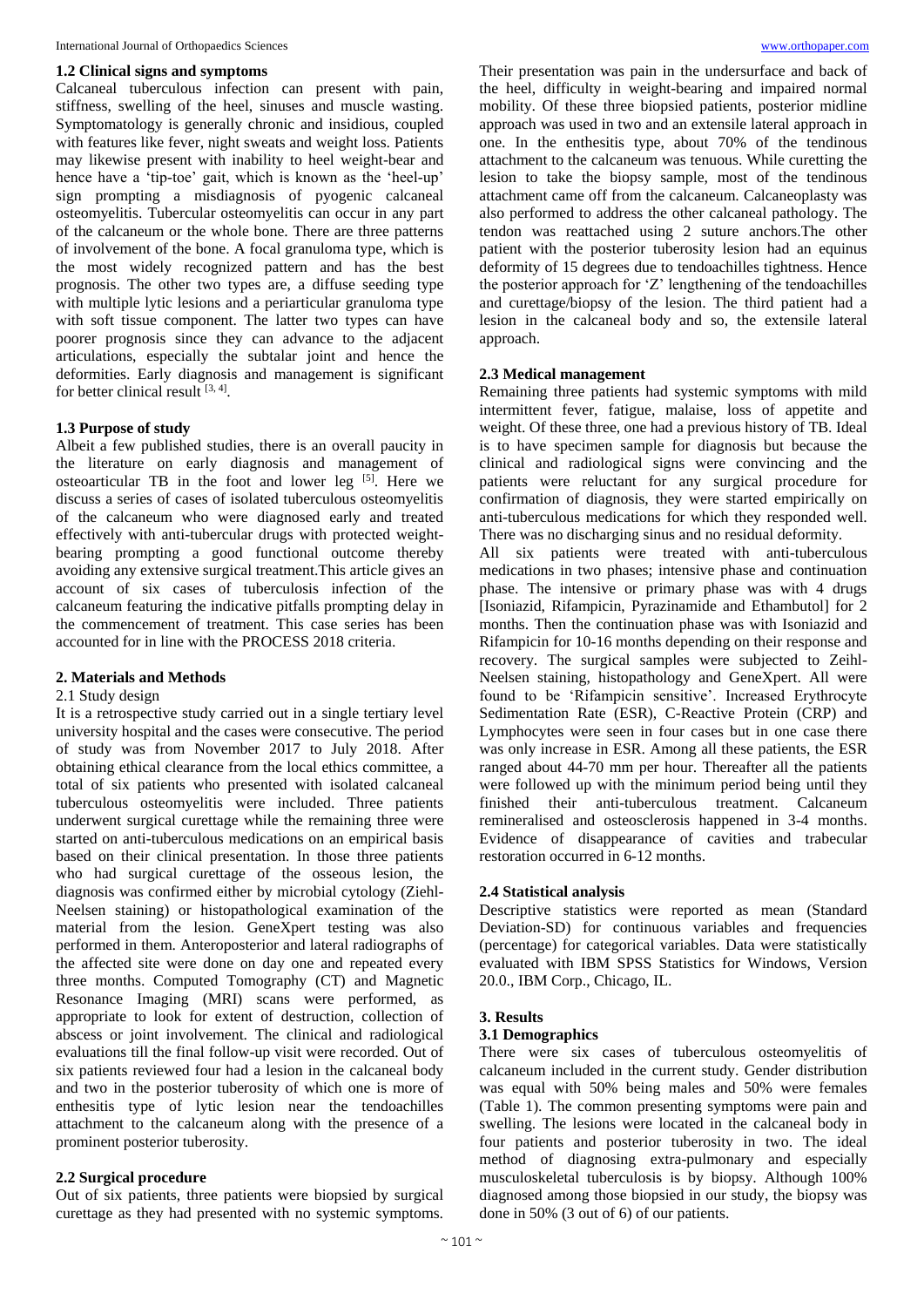| Age/Sex             | Area of bone                        | Symptoms and signs  | <b>Biopsy</b> | <b>Treatment</b>                   | <b>Complications</b> | <b>ATT Period</b> |
|---------------------|-------------------------------------|---------------------|---------------|------------------------------------|----------------------|-------------------|
| 43/F                | Body                                | Pain                | Yes           | Curettage for biopsy $+$ ATT       | Superficial wound    | 14 months         |
| $(Fig 1-6)$         |                                     |                     |               |                                    | infection            |                   |
| 56/F                | Body                                | Pain & swelling     | No            | <b>ATT</b>                         | Nil                  | 12 months         |
| 37/F                | Body                                | Pain                | No            | <b>ATT</b>                         | Nil                  | 18 months         |
| 61/M                | Body                                | Pain & swelling     | No            | ATT                                | Nil                  | 12 months         |
| 48/M                | Posterior tuberosity                | Pain & equinus      | Yes           | Curettage + ' $Z$ ' lengthening of | Delayed wound        | 13 months         |
| (Fig 7)             |                                     | deformity           |               | $TA + ATT$                         | healing              |                   |
| 50/M<br>$(Fig 8-9)$ | Apophysis -<br>Posterior tuberosity | Pain, swelling and  | <b>Yes</b>    | $Currentage + Calcaneoplasty +$    | Nil                  | 12 months         |
|                     |                                     | prominent posterior |               | TA reattachment with suture        |                      |                   |
|                     |                                     | tuberosity          |               | anchors $+$ ATT                    |                      |                   |

ATT - Anti-tuberculous treatment. TA -Tendoachilles.

#### **3.2 Complications**

Superficial wound infection was noted in the diabetic patient who had an extensile lateral approach and was treated with antibiotics. Delayed wound healing was found in a smoker with a posterior midline approach who had a 'Z' lengthening of the tendoachilles as well. Normally, the sutures were removed in 2 weeks but not for this patient. Both these complications were managed conservatively and they never required any surgical input.

#### **3.3 Weight-bearing**

Five patients had below knee posterior back slab for 6 weeks and were adviced to be non weight-bearing but can remove the slab and perform ankle range of motion exercises except for the one with delayed wound healing. Remaining one patient who had tendoachilles reattachment with the suture anchor had his foot immobilised in equinus, semiequinus and plantigrade for 3 weeks each and was non weight-bearing followed by 3 weeks of partial weight-bearing in a boot.

#### **4. Discussion**

Osteoarticular tuberculosis is less than 3% of the cases of extra-pulmonary tuberculosis, of which around 10% involve the foot and lower leg  $[1, 6]$ . The most widely affected foot bone is calcaneum [7]. Calcaneal tuberculous infection is debilitating if the treatment is delayed which may lead to functional disability [8]. Chest x-ray should be included in suspected cases given that the disease's primary focus is in the lungs. Plain radiographs of the foot and ankle may not be informative in the early cases of musculoskeletal TB. When the foot radiographs exhibit destructive bony changes, then the TB had already established and advanced showing potential spread to other sites  $[9]$ . CT scan shows bone destruction sooner than the plain radiographs and is useful in addition to biopsy. MRI shows bone marrow edema and is helpful to recognize the pre-destructive phase and spread of infection into soft tissue. ESR and CRP are not explicit to the conclusion of TB. Biopsy and culture had the advantage of exhibiting the mycobacterium, although it may be difficult at times in this paucibacillary infection. Culture additionally permits testing for resistance and drug sensitivity. Histological assessment uncovers a trademark granuloma, caseous necrosis and Langhans giant cells.

The radiographic highlights of osteoarticular tuberculosis are vague  $[2, 3, 10]$ . Radiographic findings are normally noted 2-5 months after the start of illness and just a joint effusion might be evident in the beginning phase  $[11, 12]$ . The typical radiographic presentation of tuberculous arthritis is portrayed by juxta-articular osteoporosis, peripheral osseous erosions and steady decrease of joint space, known as the Phemister triad  $[11, 12]$ , is not a common entity in calcaneum. Lytic territories of destruction and minor erosions are regularly

observed along the articular edges in weight-bearing articulations such as the hip, knee and ankle  $[12]$ . In any case, as opposed to the pyogenic arthritis, there is relative protection of joint space in early stages of the disease attributable to the absence of proteolytic enzymes in the exudate. Extreme osteopenia is distinctively noted, and particularly in adults, there is an absence of sclerosis or periostitis in the beginning phase when the infection is dynamic. Serious joint destruction and, in the long run, sclerosis and fibrous ankylosis are noted in the late stages when dynamic infection has settled  $[1, 11, 12]$ .

Advanced imaging is more dependable on detecting the disease early and helps in surgical planning. As CT scan is helpful to outline the bony anatomy, the MRI provides indepth information about the soft tissue involvement. As the bony lesions appeared late in the start of the disease, the radiologic findings fall behind the genuine healing process as well. Dhillon and Nagi<sup>[1]</sup> suggested at any rate  $6-7$  months of multimodal treatment before rehashing cross-sectional imaging to diminish the rate of false positives for illness progression.

Hematological and biochemical tests give strong proof of progressive infection (White Cell Count, CRP and ESR) and bone activity (Alkaline Phosphatase), however don't give a clear determination specific to TB. Interferon gamma release assays such as T-SPOT and QuantiFERON-TB Gold used for testing for the presence of TB, in any case, are restricted as they don't recognize active and latent case of TB as they only evaluate the immune response against mycobacterium TB antigens [13]. The National Institute of Clinical Excellence (NICE) suggests that all patients with non-respiratory TB ought to have a chest x-ray to reject or affirm co-existing pulmonary TB [14]. Molecular diagnostics such as line probe assays Nucleic Acid Amplification Tests (NAAT) has been demonstrated to be a dependable option contrasted with segregation of tubercular bacilli  $[15]$ . At times, image guided fine needle aspiration may be helpful [16].

Almost 50% of our patients presented with no symptoms related or suggestive of tuberculous infection. Six patients in this short study period of 9 months suggest that this infective pathology should always be considered in the differential diagnosis of calcaneal lytic lesions. Anti-tuberculous treatment should begin as soon as possible under the circumstances and should proceed for at least 12 months [1] . Generally, surgical treatment is not required for foot and ankle TB. The primary indication for surgical intervention is to obtain tissue for diagnosis and in patients who are resistant to anti-tuberculous chemotherapy. In the healed phase of the disease, surgery is considered for pain relief, deformity correction or joint reconstruction [17, 18] .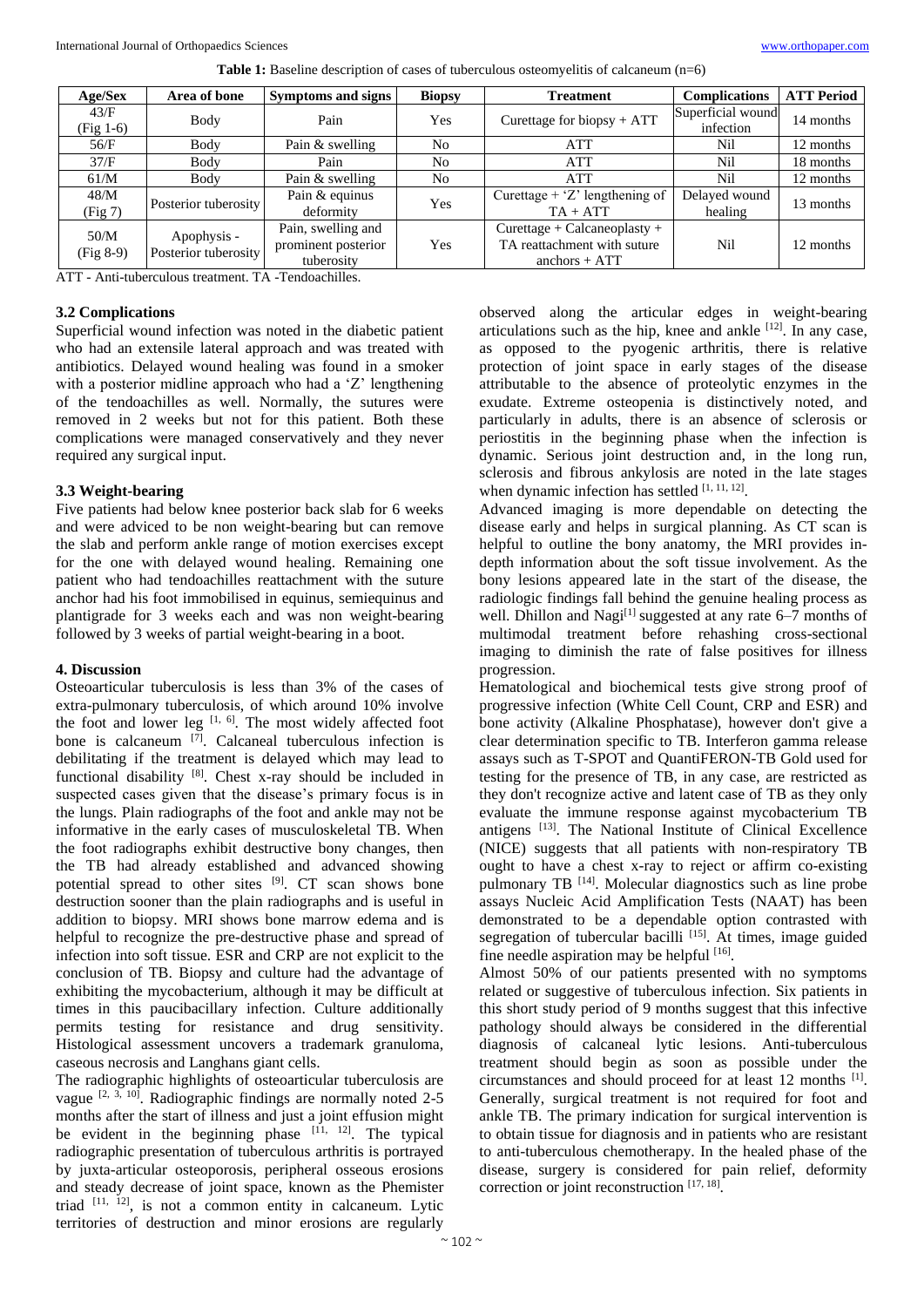

Fig 1: Lateral view of Os Calcis (Pre-operative)



**Fig 2:** Sagittal CT image of calcaneal lesion (Pre-operative)



**Fig 3:** Axial CT image of calcaneal lesion (Pre-operative)



**Fig 4:** Coronal CT image of calcaneal lesion (Pre-operative)



**Fig 5:** Intra-operative fluoroscopy image of curettage



**Fig 6:** Intra-operative clinical photograph after curettage through the extensile lateral approach



**Fig 7:** Intra-operative clinical photograph after 'Z' lengthening and curettage



**Fig 8:** Intra-operative clinical photograph with suture anchors in the calcaneum after curettage